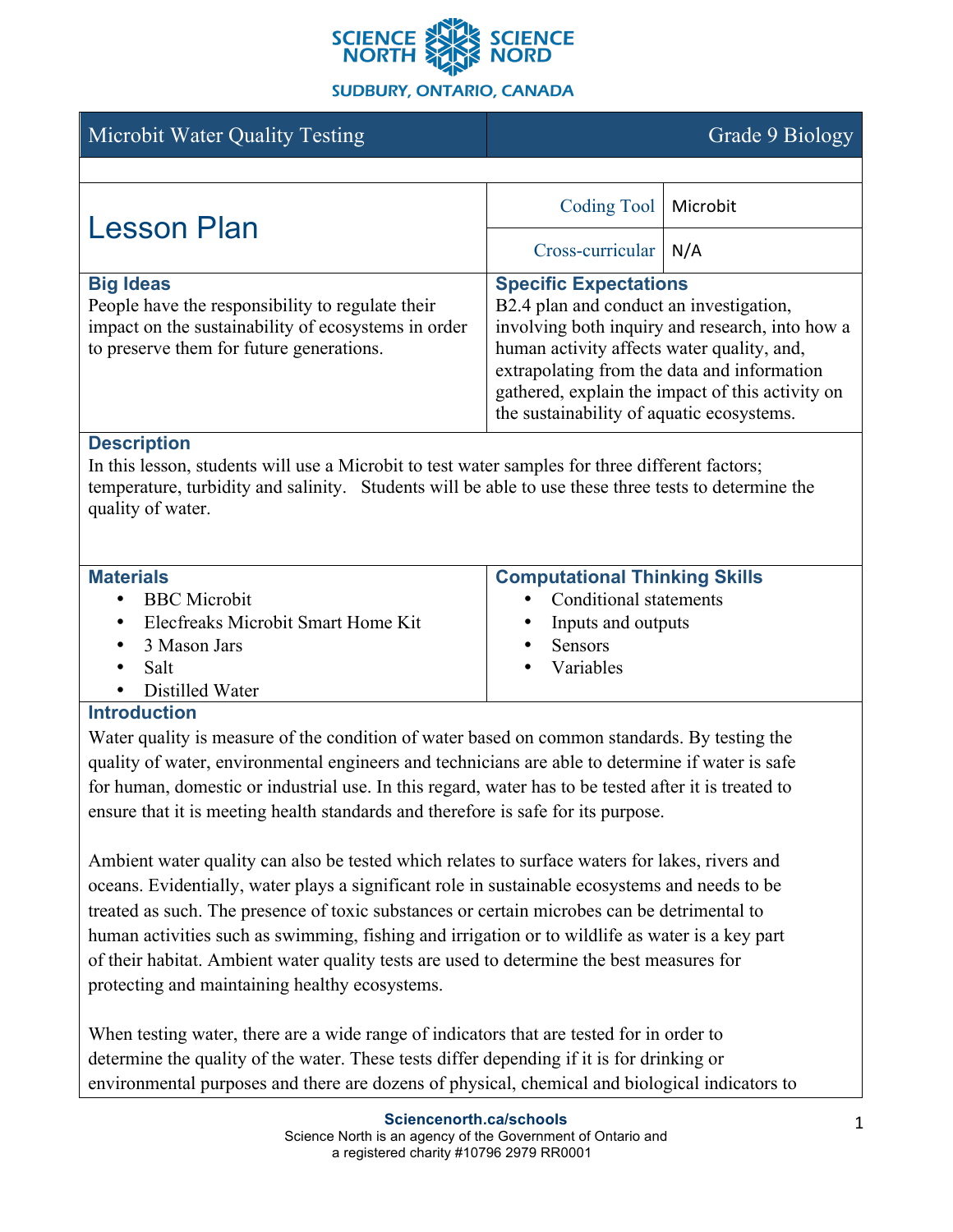

# **SUDBURY, ONTARIO, CANADA**

consider. These can include alkalinity, colour, pH, odor, dissolved oxygen, total hardness and many more. The three tests that we can conduct with the Microbit are water temperature, turbidity and total dissolved solids. These are all physical indicators in the environmental sector.

**Water Temperature:** The temperature of water is one of the most common physical indicators. Temperature can have an impact on the chemical and biological qualities of water. One of the largest issues related to water temperature is thermal pollution, the introduction of warmer water from industrial or urban runoff. Uncharacteristically warm water reduces the level of dissolved oxygen and affects photosynthesis of aquatic plants and the metabolic rates of aquatic organism.

**Turbidity:** Turbidity in water is a measure of haziness caused by large numbers of particles. While some of this suspended matter is visible and large enough to settle to the bottom, small particles can remain suspended in water and cause it to appear turbid. When considering drinking water, turbidity is largely esthetic, but in the environment high levels of suspended particles can absorb heat and additionally scatter light, decreasing photosynthetic activity.

**Total Dissolved Solids:** While various inorganic and organic substances be dissolved in water, the most common factor tested for in freshwater systems is salinity. As salt is conductive, an electrical conductivity meter is typically used to measure the total dissolved solids in water. Salinity is a factor that influences the types of organisms that can live in a body of water, so it is important to test for total dissolved solids to ensure there are no drastic changes to an ecosystem.

Each of these tests are small components of water quality testing. In this lesson, students will code a Microbit to measure all three indicators. There are many different baselines to consider when testing water, so for the purpose of this activity, students will base findings off of comparative data.

#### **Action**

In this lesson, students will use a Microbit and some of the Smart Home Kit sensors to test three different water quality indicators.

The included handouts demonstrate the set-up and the code for the following three tests:

**Water Temperature:** Using the temperature sensor, the Microbit can make accurate readings in degrees Celsius. Using the Microbit, pressing the A button will record the temperature. Pressing the B button will display the temperature. When doing this test, be sure to contain the Microbit in a plastic bag to ensure that is not damaged by water.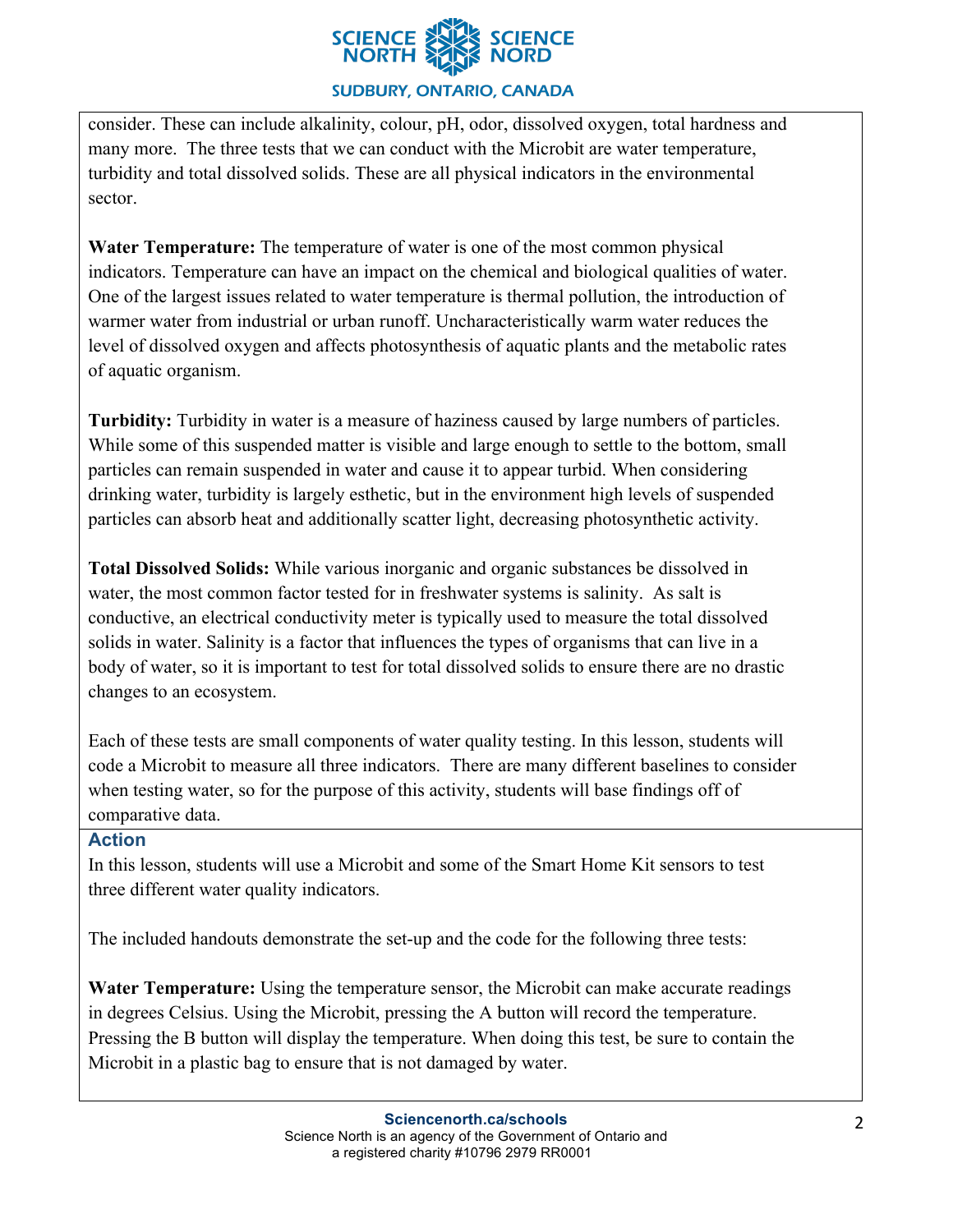

## **SUDBURY, ONTARIO, CANADA**

**Turbidity:** To test for turbidity, the Microbit will use the LED as well as the light sensor. Since turbidity obstructs light, the level of light recorded by the light sensor is indicative of the number of particles in the water. The higher the value recorded on the Microbit, the more light there is that gets through, indicating less turbidity. To use this set-up, tape the light sensor and LED on either side of the jar of water. Press the A button to turn on the LED and record the light level. Pressing the B button will display the light level recorded and pressing both A and B simultaneously will restart the recording.

**Total Dissolved Solids:** The soil moisture sensor that is included with the Smart Home Kit acts as a conductivity meter. When coded properly, it can be used to test how conductive the water is, with the higher readings indicating a higher salt content. Simply place the gold tip of the soil moisture sensor into the water and observe the value on the plotted graph. The Microbit can also be coded almost identically to the water temperature test for this experiment.

Of the three sensors, the water temperature sensor is the only one that provides a quantitative result that can be used against water quality standards. The turbidity test and total dissolved solid test produce quantitative results but would need to be calibrated against actual water testing sensors to get accurate readings. What can be done however is use the results in a comparative manner. To test this, you can create three different samples in mason jars:

- Distilled water
- Tap water
- Salt water

To test the sensors created by the students, provide them with one of each of the samples, unlabelled. They can then use the different tests to determine which sample is which. The results should be as followed:

- Distilled water: lowest turbidity, lowest conductivity
- Tap water: average turbidity, average conductivity
- Salt water: high turbidity, high conductivity

Alternatively, you could use the Microbit and its sensors to test water quality at a local body of water and track its changes over time. Observe and comment on any changes noticed over time.